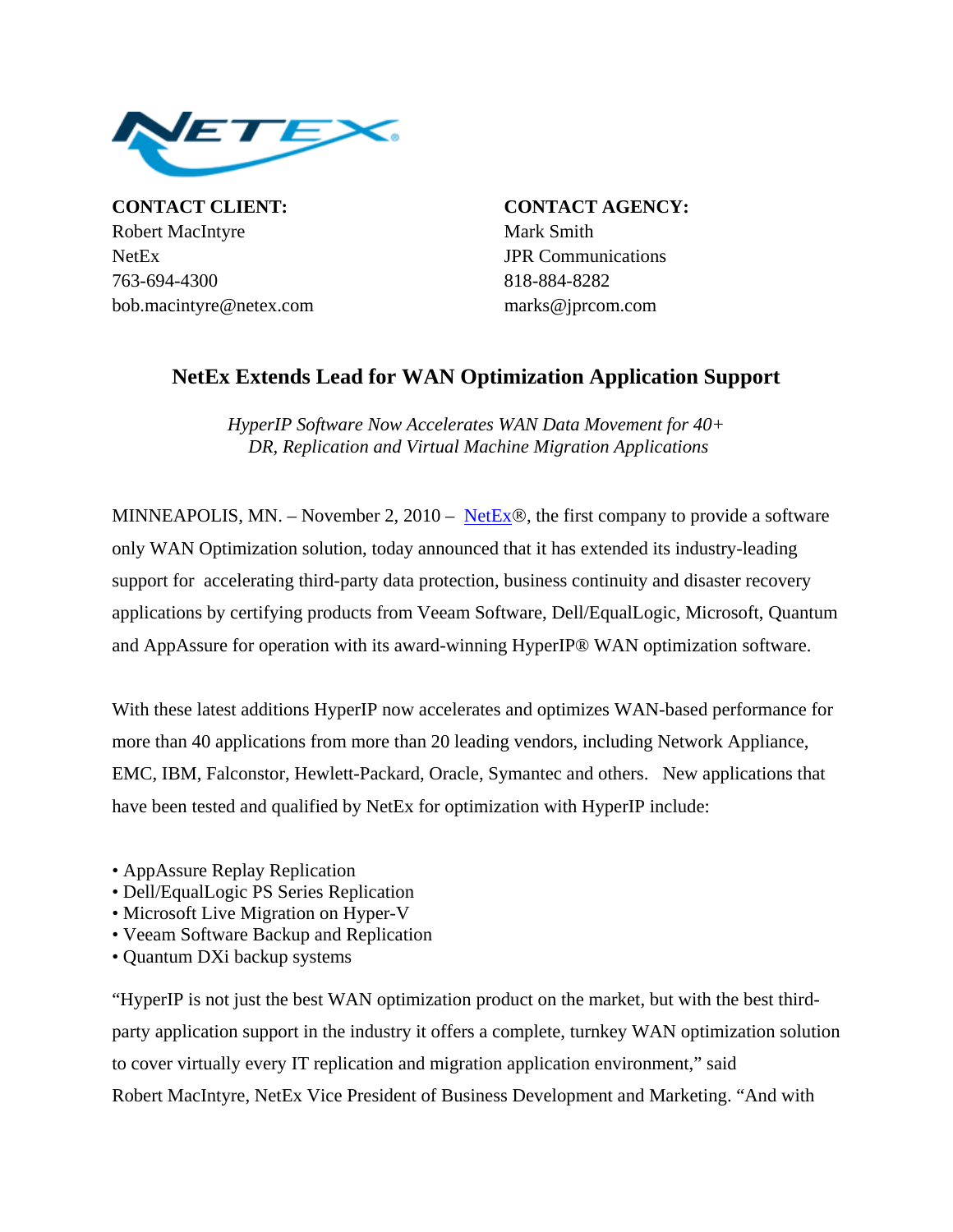HyperIP's capabilities for VMware and Hyper-V virtualized environments, NetEx is a single source for WAN optimization solutions for every physical and virtual infrastructure."

 HyperIP is the industry's first software-only WAN optimization solution to enable LAN-type performance to improve transfers of large data sets across WANs securely, swiftly and seamlessly. Patent-pending technology accelerates and optimizes industry-leading data replication and file transfer applications by aggregating multiple data streams over a shared connection while mitigating the effects of bandwidth restrictions and latency due to distance and/or router hop counts, packet loss and network errors.

HyperIP supports long-distance data transfers at up to OC12 rates of 800 Mb/s, the highest performance of any WAN optimization solution on the market, and up to 100 percent faster than competitive products by leveraging a high-efficiency design that utilizes 80 to 90 percent of available bandwidth. Transfer speed is optimized for the full range of data management applications, including backup and remote replication and business continuance/disaster recovery  $(BC/DR)$ .

As a software-based optimizer, HyperIP can be rapidly deployed as a Virtual Server Appliance on commodity hardware and has been validated in independent testing to accelerate VMware VMotion WAN transfers by a factor of 10x and Microsoft Hyper-V Live Migration by up to 16x.

In addition to operating seamlessly with the industry's widest range of top backup, DR and replication applications HyperIP fully supports WAN optimization for the industry standard FTP and iSCSI protocols. A complete list the BC/DR solutions supported by HyperIP is available at: [http://www.netex.com/products/hyperip/supported-applications.](http://www.netex.com/products/hyperip/supported-applications)

**Follow Netex: C F** You **ITHE** 

## **About NetEx**

Formed in 1999 as a spin-off of Storage Technology Corporation (StorageTek®), privately-held NetEx is providing the world's fastest WAN optimization software in the industry, along with guaranteed data delivery, for over 20 years to more than 100 of the world's largest and most